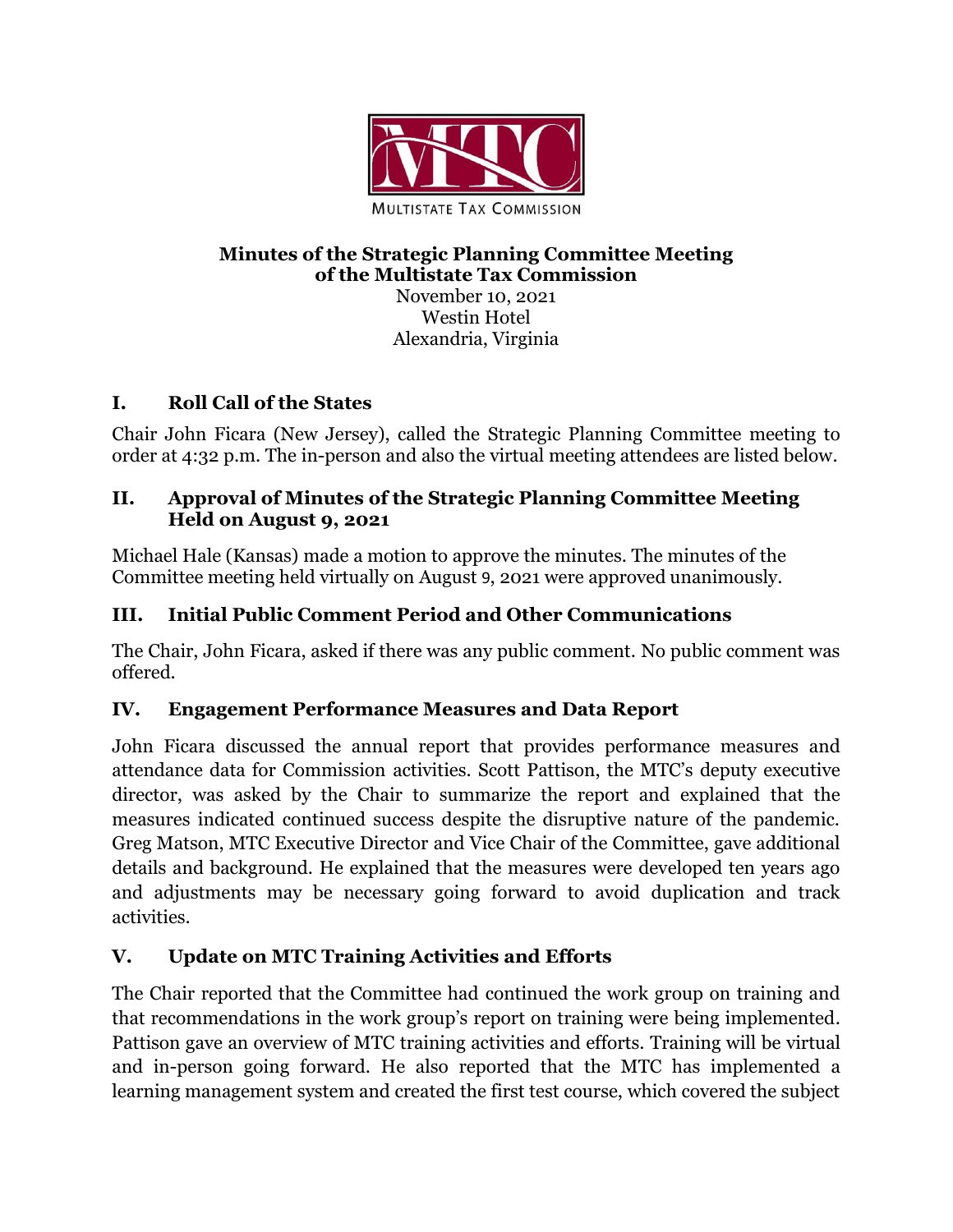of statistical sampling. A course on market-based sourcing is currently being prepared and the Legal Team has been conducting webinars and successful and informative sessions. The Chair proposed that future training work group meetings be convened whenever necessary and appropriate, rather than being on a fixed schedule.

### **VI. Discussion on Reigniting Elemental Strategic Planning Effort**

The Chair noted that a strategic planning review was discussed during the virtual August meeting. The Chair noted that ten years has passed since the last review. At that time, each of the Commission's standing committees did a strengths, weaknesses, opportunities, and threats (SWOT) analysis, which formed the foundation of current MTC strategic planning efforts. The Chair discussed the Federation of Tax Administrators (FTA) strategic planning efforts done recently with an outside consultant and facilitator and indicated that those efforts will be continued in the next calendar year. Matson gave some background of the last MTC strategic planning efforts and discussed how exploring possible approaches to strategic planning makes sense at this time. The Chair agreed it was important to start the discussion of the strategic planning efforts and determine the best process to do so. Further discussion will take place at the April meeting.

#### **IX. Other Business**

The Chair then inquired whether anyone wished to raise any new business. There was no response and therefore no new business.

#### **IX. Adjournment**

Christy Vandevender (Alabama) moved to adjourn the meeting. With no objection, the Chair adjourned the meeting.

| <b>First name</b> | Last name     | Company                                  |
|-------------------|---------------|------------------------------------------|
| <b>IN PERSON</b>  |               |                                          |
| <b>ATTENDEES</b>  |               |                                          |
| Phillip           | Ashley        | <b>Texas Comptroller of Public Accts</b> |
| William           | <b>Barber</b> | <b>MTC</b>                               |
| Gilbert           | <b>Brewer</b> | Alabama DOR                              |
| Holly             | Coon          | <b>MTC</b>                               |